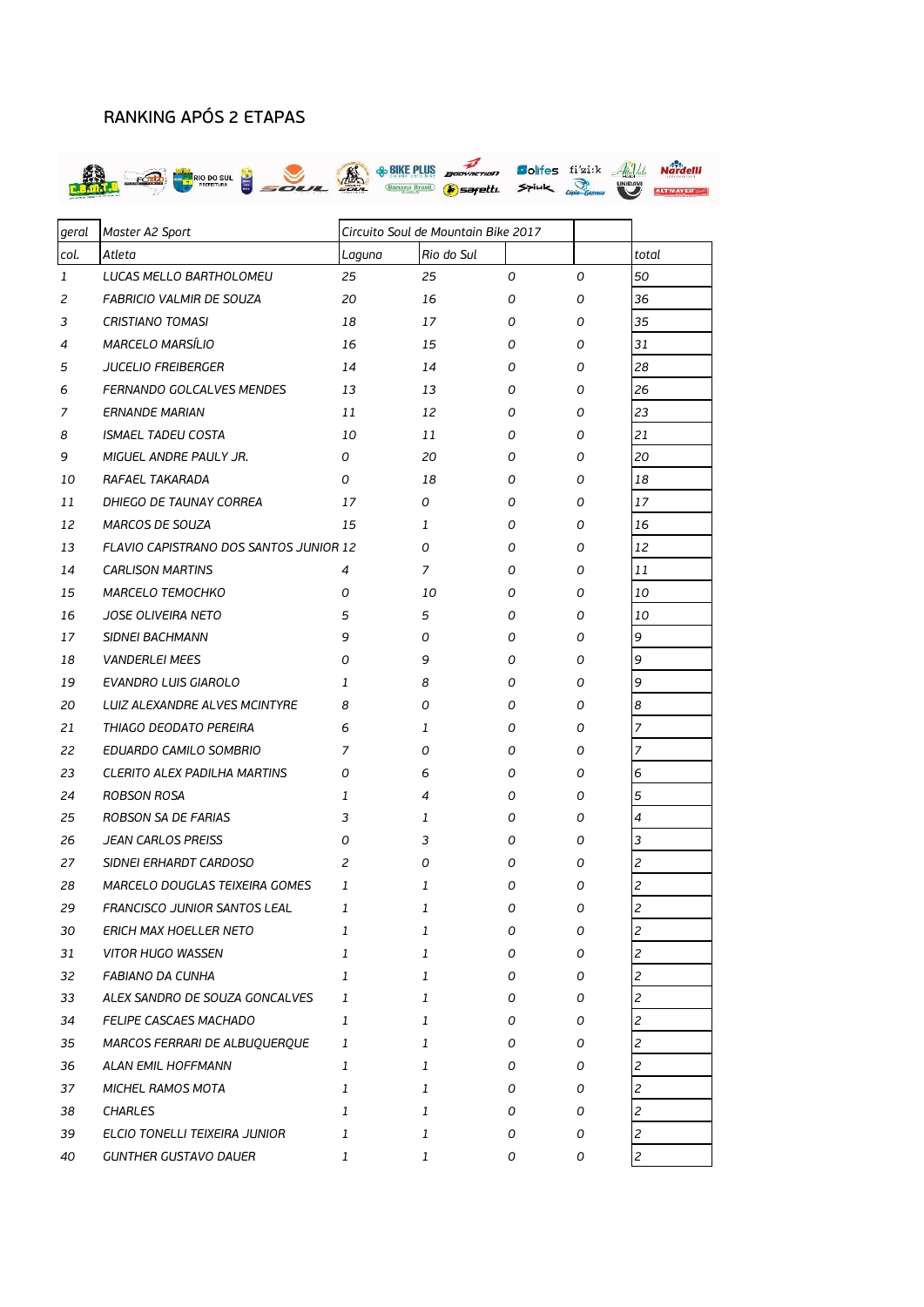| 41 | DACY PEREIRA NETO                 | 1            | 1            | 0 | 0 | $\overline{c}$                                        |
|----|-----------------------------------|--------------|--------------|---|---|-------------------------------------------------------|
| 42 | <b>PATRICK PIERRE DAUER</b>       | 1            | 1            | 0 | 0 | $\overline{c}$                                        |
| 43 | <b>FABRICIO BESCHINOCK</b>        | 0            | 2            | 0 | 0 | $\overline{c}$                                        |
| 44 | LEANDRO AVILA MACHADO             | 1            | 0            | 0 | 0 | 1                                                     |
| 45 | <b>FLAVIO MARTINS</b>             | 1            | 0            | 0 | 0 | $\mathbf{1}% _{T}=\mathbf{1}_{T}\times\mathbf{1}_{T}$ |
| 46 | <b>JAISON ELTON SETTI</b>         | 1            | 0            | 0 | 0 | 1                                                     |
| 47 | JEAN DALMAGRO                     | 1            | 0            | 0 | 0 | $\overline{1}$                                        |
| 48 | <b>WILLIAN LONGUINHO</b>          | 1            | 0            | 0 | 0 | $\mathbf{1}$                                          |
| 49 | LEONARDO JOINHA                   | $\mathbf{1}$ | 0            | 0 | 0 | 1                                                     |
| 50 | ANDRE LUIZ DOS SANTOS             | 1            | 0            | 0 | 0 | 1                                                     |
| 51 | FERNANDO CESAR COELHO             | 1            | 0            | 0 | 0 | $\mathbf{1}$                                          |
| 52 | <b>FABIO FERNANDES MAGALHAES</b>  | 1            | 0            | 0 | 0 | 1                                                     |
| 53 | <b>RAFAEL FRITZN</b>              | 1            | 0            | 0 | 0 | $\mathbf{1}$                                          |
| 54 | FABIANO DE ANDRADE PEREIRA        | 1            | 0            | 0 | 0 | $\mathbf{1}$                                          |
| 55 | FELIPE DE CARVALHO COSTA          | 1            | 0            | 0 | 0 | 1                                                     |
| 56 | JOSE FELICIO DE MELO JUNIOR       | 1            | 0            | 0 | 0 | 1                                                     |
| 57 | ADAILSON CECILIO MADEIRA          | 1            | 0            | 0 | 0 | 1                                                     |
| 58 | RAFAEL JUNCKLAUS PREIS            | 1            | 0            | 0 | 0 | 1                                                     |
| 59 | <b>DAVID KURZ</b>                 | 1            | 0            | 0 | 0 | $\overline{1}$                                        |
| 60 | <b>MARIO CESAR VICENTE</b>        | 1            | 0            | 0 | 0 | 1                                                     |
| 61 | RICARDO VIEIRA                    | 1            | 0            | 0 | 0 | $\mathbf{1}$                                          |
| 62 | RODRIGO DIONEL PIRES              | 1            | 0            | 0 | 0 | 1                                                     |
| 63 | RAPHAEL MURARA                    | 1            | 0            | 0 | 0 | $\mathbf{1}$                                          |
| 64 | <b>KARISSON BRESSAN</b>           | 1            | 0            | 0 | 0 | 1                                                     |
| 65 | <b>MARTINS BACK NETTO</b>         | 1            | 0            | 0 | 0 | $\mathbf{1}$                                          |
| 66 | RENATO ZAPPELINI DAUFENBACK       | 1            | 0            | 0 | 0 | $\mathbf{1}$                                          |
| 67 | <b>EVERTON ALVES</b>              | 1            | Ο            | 0 | 0 | $\mathbf{1}$                                          |
| 68 | RODRIGO VIANNA                    | 1            | 0            | 0 | 0 | 1                                                     |
| 69 | LEANDRO LUCHTEMBERG               | 1            | 0            | 0 | 0 | 1                                                     |
| 70 | JEAN DE JESUS                     | 0            | 1            | 0 | 0 | 1                                                     |
| 71 | <i>MARCELINO MATIAS FERNANDES</i> | 0            | 1            | 0 | 0 | $\overline{1}$                                        |
| 72 | FERNANDO DA SILVA                 | 0            | 1            | 0 | 0 | $\mathbf{1}$                                          |
| 73 | LEONARDO SILVA BORGES             | 0            | $\mathbf{1}$ | 0 | 0 | $\mathbf{1}$                                          |
| 74 | HENRIQUE HILLER JUNIOR            | 0            | 1            | 0 | 0 | 1                                                     |
| 75 | JOCENILDO DO AMARAL CARDOSO       | 0            | $\mathbf{1}$ | 0 | 0 | 1                                                     |
| 76 | MIGUELANGELO DOMENEGHINI          | 0            | 1            | 0 | 0 | $\mathbf{1}$                                          |
| 77 | JUNIOR LESSA                      | 0            | $\mathbf{1}$ | 0 | 0 | 1                                                     |
| 78 | <b>JESUM LORETO RODRIGUES</b>     | 0            | 1            | 0 | 0 | $\mathbf{1}$                                          |
| 79 | MARCIO ROBERTO SCUSSEL            | 0            | 1            | 0 | 0 | $\mathbf{1}$                                          |
| 80 | CARLOS EDUARDO DE OLIVEIRA        | 0            | $\mathbf{1}$ | 0 | 0 | 1                                                     |
| 81 | LEANDRO POLEZA                    | 0            | 1            | 0 | 0 | 1                                                     |
| 82 | <b>JUARI DE JESUS</b>             | 0            | 1            | 0 | 0 | 1                                                     |
| 83 | OTAVIO ALEXANDRE COELHO           | 0            | $\mathbf{1}$ | 0 | 0 | 1                                                     |
| 84 | JOVANE DE GOES                    | 0            | $\mathbf{1}$ | 0 | 0 | $\mathbf{1}$                                          |
| 85 | LEANDRO CORBANI                   | 0            | 1            | 0 | 0 | $\mathbf{1}$                                          |
| 86 | SIDNEI FERNANDO KIECKHOEFEL       | 0            | 1            | 0 | 0 | 1                                                     |
| 87 | JULIANO ZATTA                     | 0            | $\mathbf{1}$ | 0 | 0 | 1                                                     |
| 88 | <b>FLAVIO VIANA E SILVA</b>       | 0            | 1            | 0 | 0 | 1                                                     |
| 89 | <b>VILMAR KULKAMP</b>             | 0            | 1            | 0 | 0 | 1                                                     |